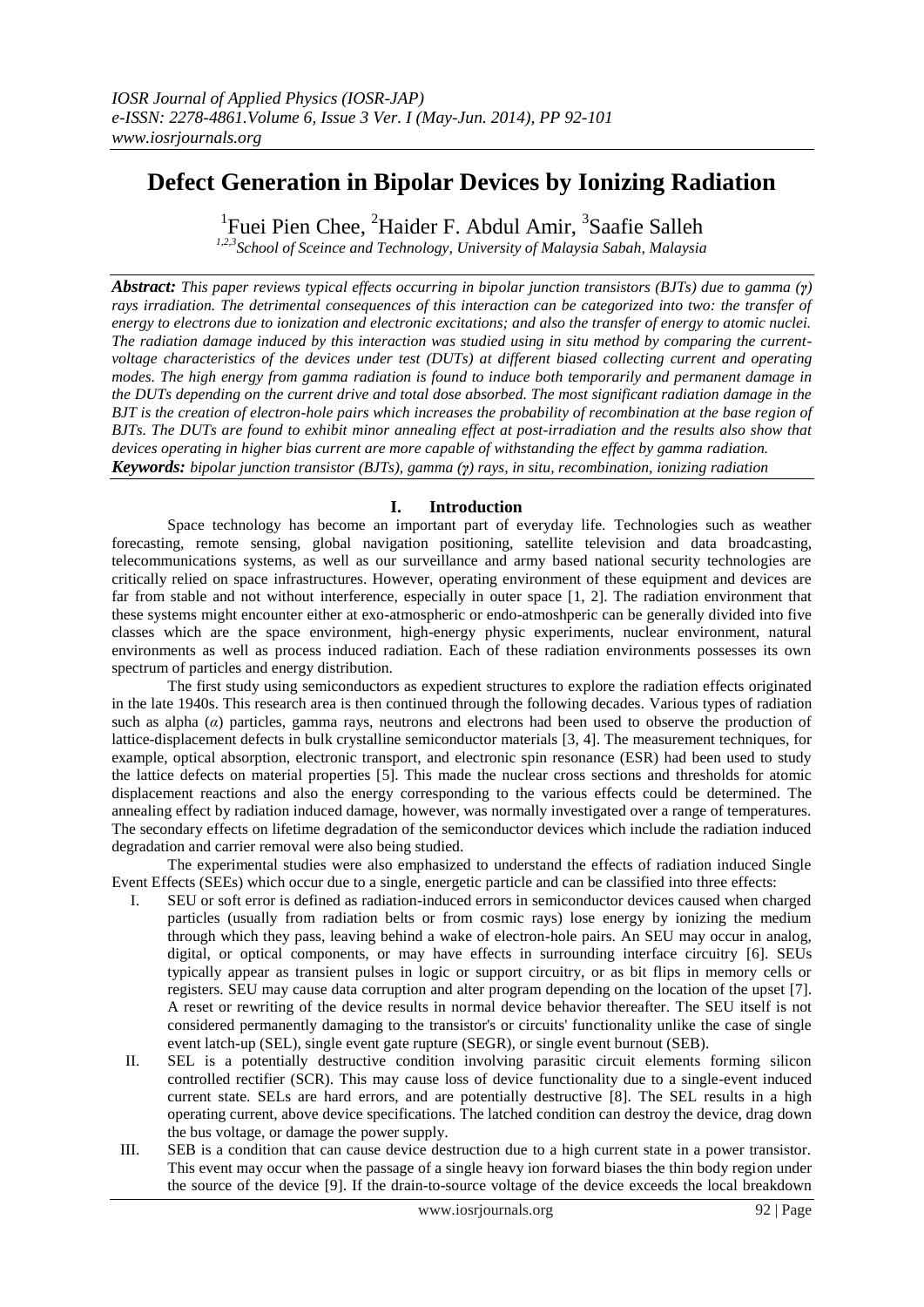voltage of the parasitic bipolar, the device can burn out due to large currents and high local power dissipation. SEB's effects also include gate rupture, frozen bits, and noise. SEB susceptibility has been shown to decrease with increasing temperature.

Most of the previous work in the radiation damage in bipolar technologies was concerned with the displacement damage from heavy and light charged particles and also the total dose effects. However, the failure rate of the bipolar devices in the radiation prone environment is still a major concern in design and conceptualization of bipolar technology as many bipolar linear circuit normal functioning is damaged at high dose rate of 50-300 rad/s. This is known as enhanced low dose rate sensitivity (ELDRS) effect and has been actively investigated since the last decade [4].

The current approach to safeguard proper function is by shielding of such critical system or changing the material of electronic components. As the system is becoming increasingly complicated while the size of the chips is getting smaller, the shielding of all the systems and the material approach is becoming harder and less economical to be implemented into the design or building of such system. Since most of the research and studies are emphasizing on shielding and material study on the bipolar technology, we extended our studies to the damage extents of gamma radiation at different operating conditions and parameters. All the monitoring jobs are carried out *in situ* and this is different from some of the conventional measurement methods that the changes in output parameter of the DUTs are analyzed after irradiated by the source [10, 11]. This conventional method provides less accuracy results because changes could only be monitored for not in-flux test.

#### **II. Gamma Irradiation**

Gamma irradiation, utilizing <sup>60</sup>Co was used to simulate the effect of ionizing radiation on BJTs. Ionizing radiation effect was studied as this radiation is so far considered as one of the primary concerns of the electronic components system failure in space or in a radiation environment [12]. Exposure on the DUTs was performed using the <sup>60</sup>Co from RAYMINTEX Plant, Malaysian Nuclear Agency. The outlook sketch of <sup>60</sup>Co gamma sources facility is as shown in Fig. 1.



Thermoluminescence Dosimetry (TLD) consisting of lithium fluoride dosimeters was used for determining the absorbed dose. Absorbed dose is defined as the energy absorbed locally per unit mass due to the exposure to ionizing radiation. Several TLD tests were performed before determining the irradiation point from the table mode gamma irradiation. The special configuration and positioning of the coordinated table mode irradiation controlled the distance between the DUT and <sup>60</sup>Co sources. This allowed equal exposure of radiation at a pre-determined constant dose rate. The dose rate at this selected point could be determined based on (1).

$$
DoseRated\, / \,s) = \frac{DoseAbsorbed\, (rad)}{ExposureTime(s)}
$$
\n<sup>(1)</sup>

A fixed point for locating the DUT at this <sup>60</sup>Co gamma field is crucial. This is as field uniformity and intensity can be affected by changes in the location of the device with respect to the radiation source and the presence of radiation absorption and scattering materials [13]. Since the dose rate at that particular point was known, the exposure time to irradiate the DUT up to a total absorbed dose of 60 krad can be calculated. The dose rate of the activity shows a variation at different time due to the half-life of  ${}^{60}Co$ . However, this variation was not significant for tests which were conducted at a same period. The dose rate to reach a total dose of 60 krad (Si) in this exposure process was 5.0667 rad/s and the duration taken was 3 hours 17 minutes 22 seconds. After irradiation, a post-irradiation not in-flux test was run for 8 hours.

The DUTs were irradiated up to a total dose 60 krad with reference to the NASA report from Poivey [14]. In this research paper, a more accurate estimation of the radiation level using 3D Monte Carlo code is utilized to calculate the total dose level received by the part at geostationary orbit. According to the analysis, the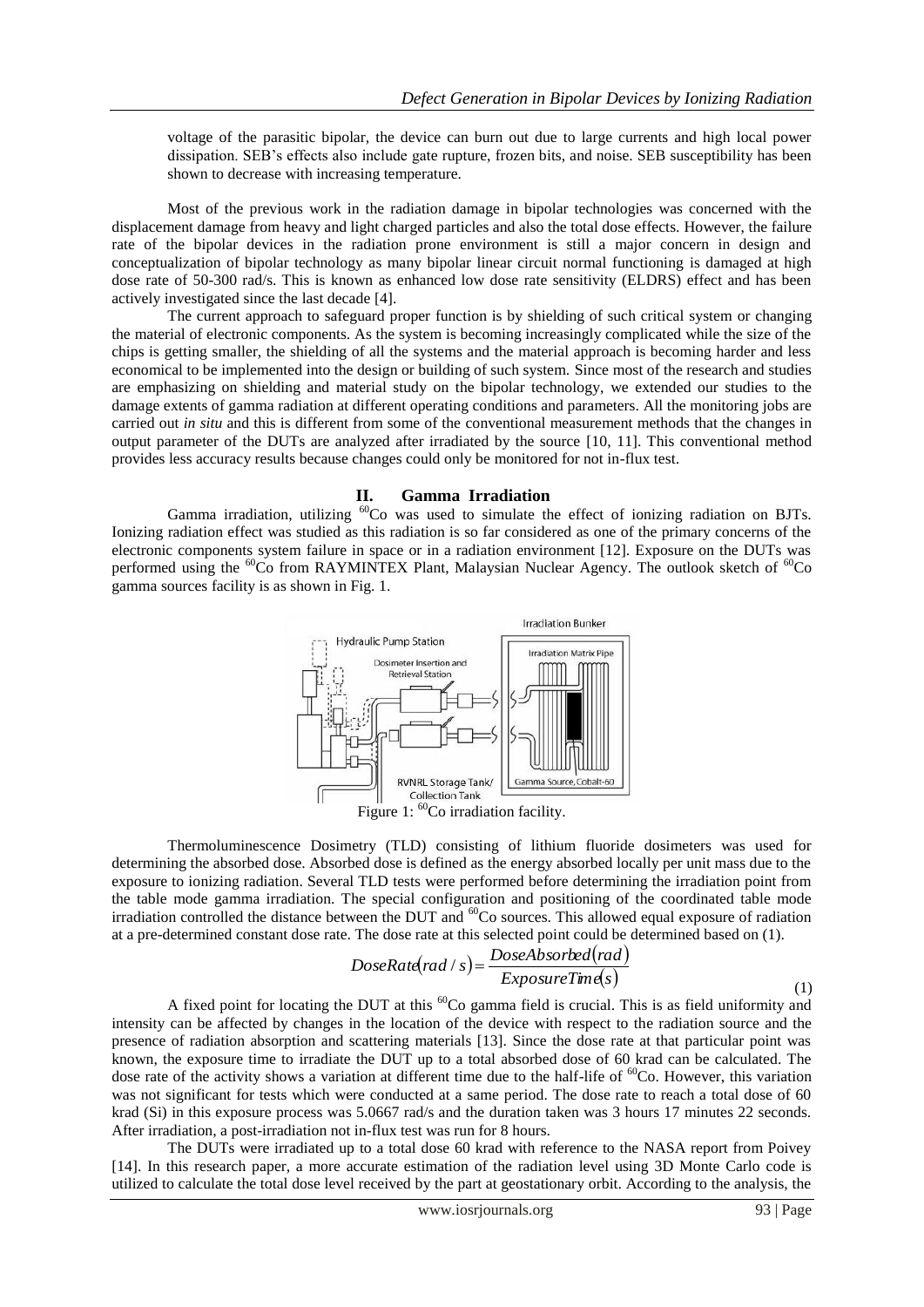highest 15 years dose level simulated from Monte Carlo code is 24.0 krad whereas those simulated from sectorial analysis- shell sphere/norm model and solid sphere/slant model is 28.5 krad and 18.6 krad respectively. From this data, the total dose of 60 krad is sufficient to cater to most stringent condition in the proposed space environment.

## **III. Radiation Exposure Procedures**

The radiation testing on the electronic devices consisted of multi-parameter test with different exposure levels. Ambient temperature throughout the test was 25±3ºC. Before the irradiation process, a control test of 72 hours known as the pre-irradiation testing was performed on the DUTs. Only devices which were within the specific working range and the testing results which reveal that they were within the standard deviation of 2 sigma were submitted for radiation testing. The radiation procedure was referred to the Military Standard (MIL-STD) 883G Method 1019.7, Ionizing Radiation (Total Dose) Test Procedure [13].

The parameters  $I_c$  and  $I_B$  of the BJTs tested were monitored at input bias  $I_c$  of 5 mA, 10 mA, 15 mA and 20 mA. BJT NPN 2N3904 was used in this study. The schematic of experimental setup for the BJT is as shown in Fig. 2.



Figure 2: Circuit of experimental setup for the BJT 2N3904.

Every single test at different bias condition and irradiation mode was repeated 10 times using brand new devices. Two types of tests were performed in this experiment:

#### **a. In-flux test**

This in-flux test can be divided into two modes which are the ON Mode radiation and the OFF Mode radiation. In ON Mode radiation, measurements on the DUTs were done during radiation exposure that the DUTs were in operating condition. Therefore, all the changes in the parameters could be recorded and monitored directly. In OFF Mode radiation, however, the DUTs were irradiated in non-operating condition and the changes in parameters were monitored after irradiation. These tests were to compare the different effects of ionizing radiation on their operating mode.

## **b. Not in-flux test**

Measurement made on DUTs after the irradiation which is known as post-irradiation. This is crucial for low dose rate or some applications in which the DUT may reveal time-dependent effects.

The input voltage of the particular device could be changed from a distance of approximately 15 m in a control room during irradiation and the effect could be observed directly using in-situ method. The schematic drawing of the test setup for in-situ testing is shown in Fig. 3. The information and status of the device under test (DUT) will be transmitted through the developed driver circuit based on an ADC circuit into the PC. The temperature dependence of the charge deposition in the sampling device would be monitored with an electronic thermometer using LM35 precision centigrade temperature sensor. All the data was transmitted directly to the computer.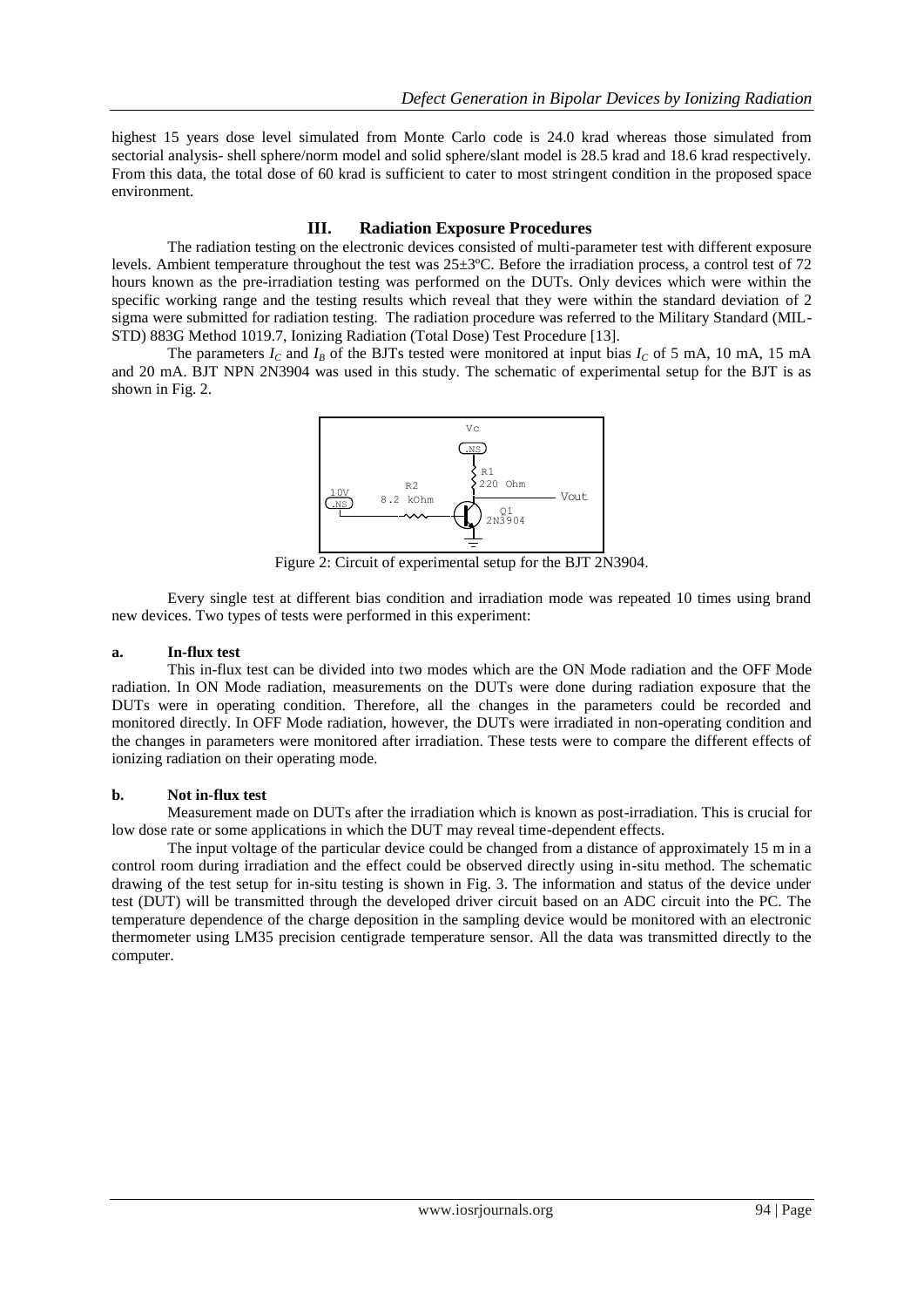

Figure 3: Experimental arrangement for observation of changes in the DUTs during irradiation.

## **IV. Radiation Effect In Common-Emitter Transfer Characteristics Of BJT**

The common-emitter current gain,  $h_{fe}$  of BJT can be related to  $I_c$  and  $I_B$  through the (2)

$$
\frac{I_C}{I_B} = h_{fe} \tag{2}
$$

Fig. 4 and Fig. 5 show the  $\vert$ J  $\lambda$  $\overline{\phantom{a}}$  $\overline{\phantom{0}}$ ſ *hfe*  $\sqrt{1}$  of 2N3904 for ON mode radiation during the exposure and also at post-

irradiation for different bias  $I_C$ , given by (3)

$$
\Delta \left( \frac{I}{h_{fe}} \right) = \left| \frac{I}{h_{fe1}} - \frac{I}{h_{feo}} \right| \tag{3}
$$

where *hfeo* is the reading of *hfe* before the irradiation exposure and *hfe1* is the reading of *hfe* after being irradiated.

The decrement of  $I_c$  and also increment of  $I_B$  while exposed to gamma radiation leads to the reduction of  $h_{fe}$ . This eventually cause the  $\left(\frac{I}{h_e}\right)$  to increase as clearly evidenced in the plot shown in Fig. 4. J  $\sqrt{h_{fe}}$ 



Figure 4:  $\overline{\phantom{a}}$ J  $\lambda$  $\overline{\phantom{a}}$  $\overline{\mathcal{L}}$ ſ *hfe*  $\sqrt{1}$  of the BJT 2N3904 during irradiation at different bias *I<sub>C</sub>* for ON mode radiation.

The degradation in these performance parameters is ascribed to the effects of photon interaction with the silicon lattice. At post-irradiation, BJT establish minor annealing effect and shows slight increment in *I<sup>C</sup>* and decrement in  $I_B$ . Hence, this causes an improvement in the  $h_{fe}$  as shown in Fig. 5.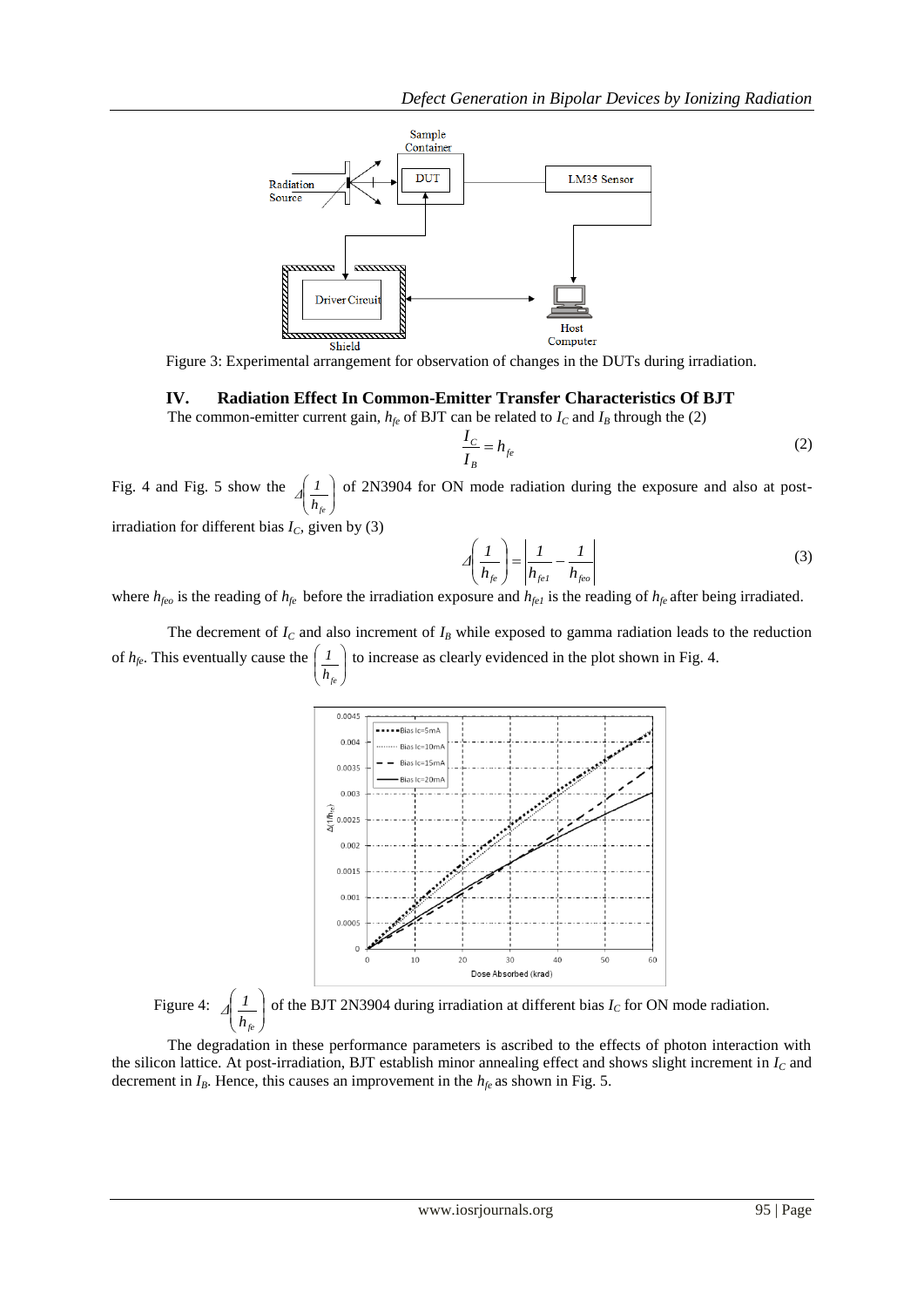



J L depicted at Fig. 6. For the relative change of  $h<sub>fe</sub>$  at post-irradiation for different bias  $I<sub>C</sub>$ , it is observed that the percentage of increase is higher at lower bias operating *IC*. This means that the recovery in the parameter of *I<sup>C</sup>* and  $I_B$  is lower during post-irradiation for higher bias  $I_C$ .



Figure 6:  $\overline{\phantom{a}}$ Γ  $\lambda$  $\overline{\phantom{a}}$ L ſ *hfe*  $\frac{1}{\sqrt{2}}$  of the BJT 2N3904 at post-irradiation at different bias *I<sub>C</sub>* for OFF mode radiation.

#### **V. Radiation Effect In The Surface Recombination Velocity Of BJT**

In thermal equilibrium, the generation and recombination rates in the BJTs are equal. The external excitation due to photons by gamma-rays was found to cause a decrease in the recombination factor of the BJT. This is as the deposition energy of the gamma-rays cause the generation of electrons and holes, inducing a nonequilibrium condition which increases the recombination rate in order to achieve the equilibrium condition. Hence, this increasing the surface recombination velocity,  $S(D<sub>\gamma</sub>)$  and therefore, decreasing the recombination factor in the BJT.

The recombination factor of BJT can be expressed as (4)

*hfe*

$$
\delta = \frac{J_{nE} + J_{pE}}{J_{nE} + J_R + J_{pE}} \approx \frac{J_{nE}}{J_{nE} + J_R} = \frac{1}{1 + \frac{J_R}{J_{nE}}} \tag{4}
$$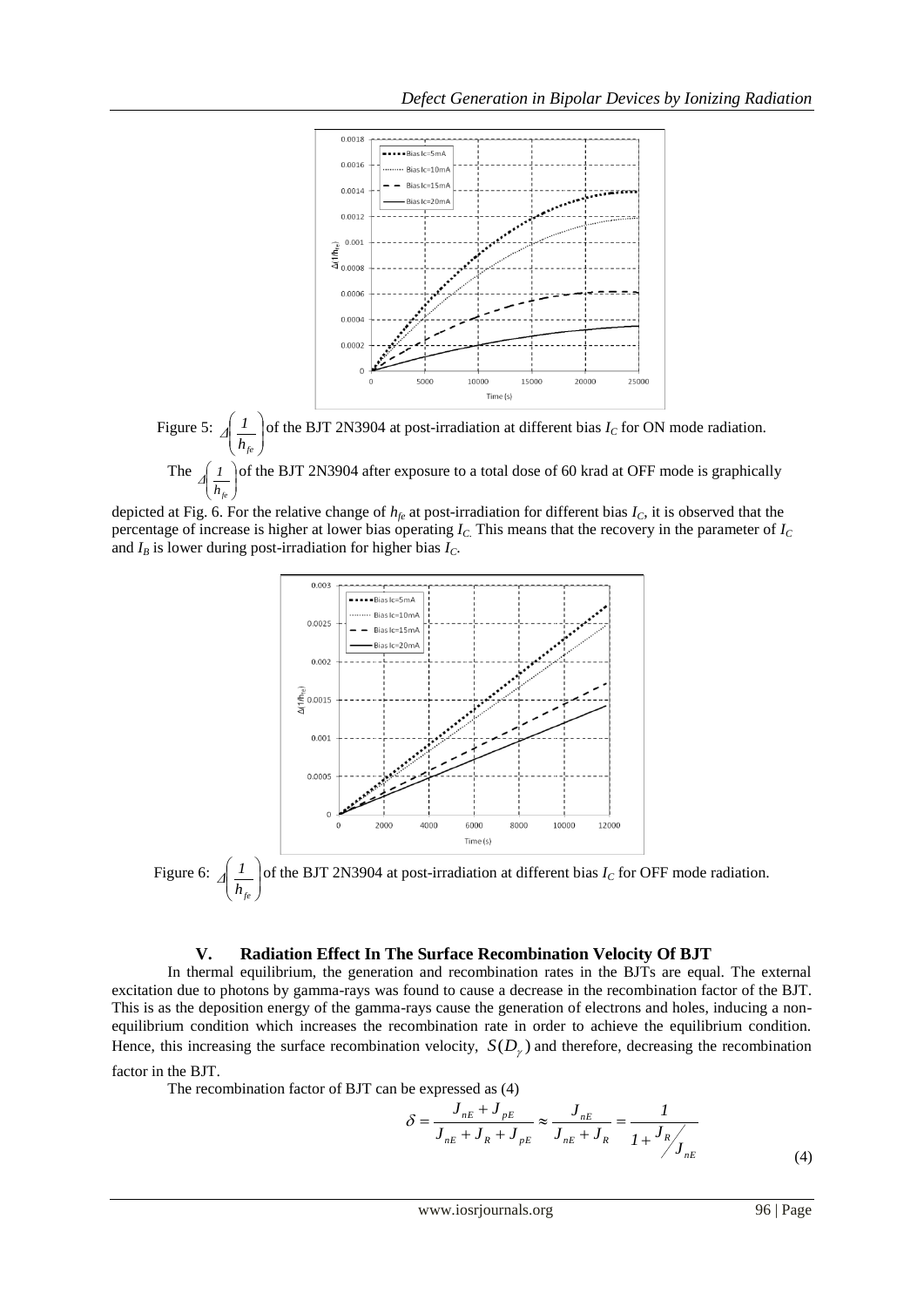$J_{nE}$  is the current densities due to the diffusion of minority carrier electrons in the base and can be expressed as (5)

$$
J_{nE} = J_{s0} \exp\left(\frac{eV_{BE}}{kT}\right) \tag{5}
$$

 $J_R$  is the current densities due to the recombination of carriers in the forward biased EBJ and can be expressed as (6)

$$
J_R = \frac{ex_{BE}n_i}{2\tau_o} \exp\left(\frac{eV_{BE}}{2kT}\right) = J_{r0} \exp\left(\frac{eV_{BE}}{2kT}\right)
$$
(6)

Where  $J_{s0}$  =zero bias saturation current density

 $J_{r0}$  = zero bias recombination current density

The  $\delta$  can then be expressed as (7)

$$
\delta = \frac{1}{1 + \frac{J_{r0}}{J_{s0}} \exp\left(\frac{-eV_{_{BE}}}{2kT}\right)}
$$
(7)

The value of  $J_{s0}$  and  $J_{r0}$  which are applied for this modeling are  $10^{-11}$ A/cm<sup>2</sup> and  $10^{-8}$ A/cm<sup>2</sup> respectively.

From Fig. 7, it is observed that the recombination factor approaches unity when  $V_{BE}$  increases as the recombination current becomes less dominant. Besides, the exposures of gamma rays deplete the recombination factor of BJT. The OFF mode radiation shows a greater depletion compared to the ON mode radiation.



Figure 7: Recombination factor ( $\delta$ ) of BJT 2N3904 at before irradiation and after exposed to a total dose radiation of 60 krad gamma rays at ON and OFF mode.

#### **VI. Radiation Effect In The Transconductance Of BJT**

Transconductance,  $g_m$  which is defined as in (8) is found to be depleted significantly after being exposed to a total dose of 60 krad gamma-rays.

$$
g_m = \frac{\partial I_c}{\partial V_{_{BE}}} = \frac{eI_c}{kT} = \frac{eh_{_{fe}}I_{B}}{kT}
$$
(8)

From the result as shown in Fig. 8, it is observed that performance of the BJT which is radiated at ON mode is more resistant to gamma-rays when being compared with that irradiated at OFF mode.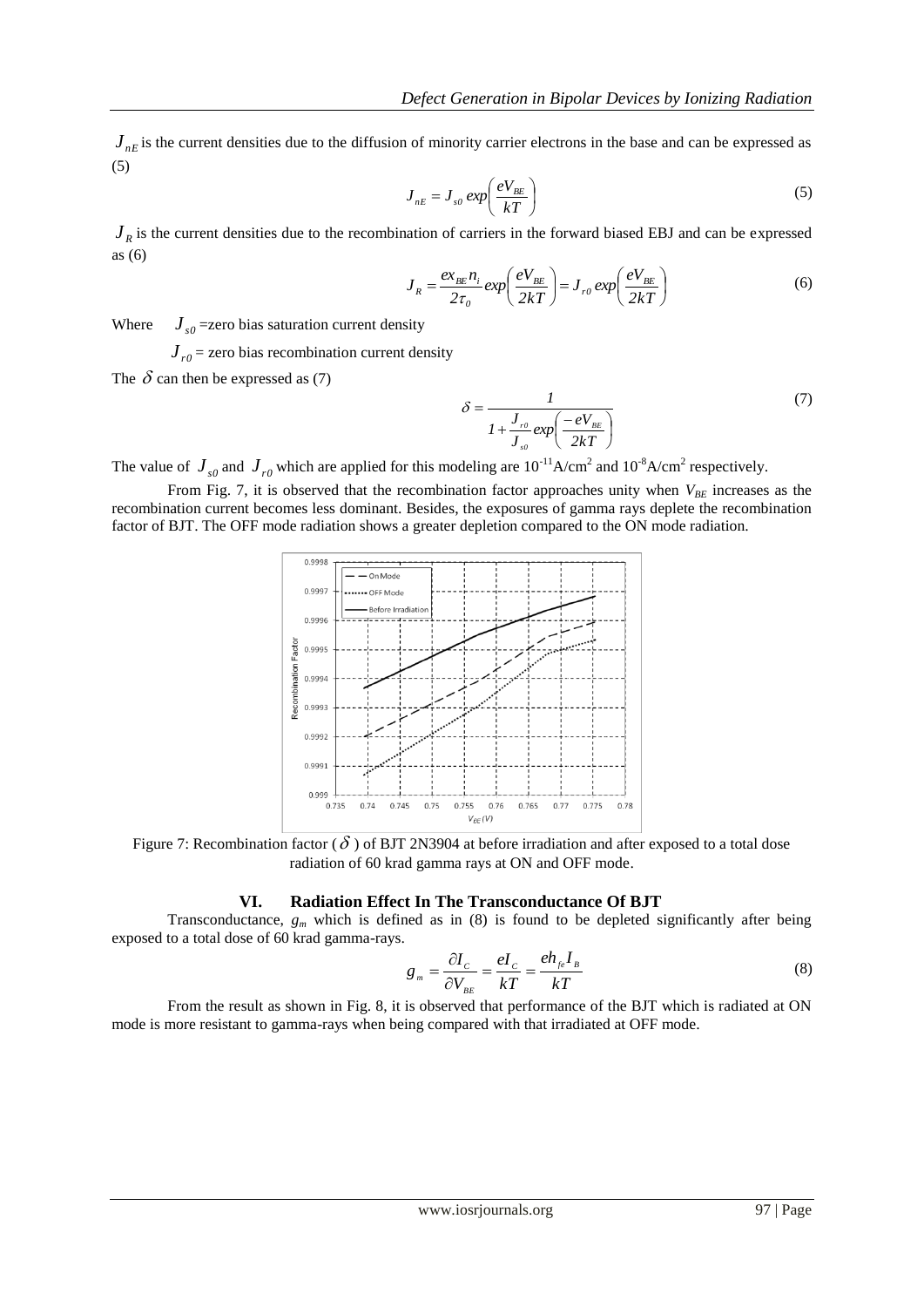

Figure 8: Transconductance (*gm*) of the BJT 2N3904 at before irradiation and after exposure to a total dose radiation of 60 krad gamma rays at ON and OFF mode.

# **VII. Comparison T-Test For The Radiation Damage Of ON And OFF Mode Radiation**

The t-test is applied when there is a necessity to assess the means of two group results at two variables is statistically different from each other. Thus, t-test is carried out in this chapter to assess the significance of the difference between the means of *hfe* at two different radiation modes. The BJTs' *hfe* after being exposed to a total dose of 60 krad at ON and OFF mode are tabulated in Table 1.

Table 1: Data statistics for average  $h_f$  of the BJT 2N3904 at bias  $I_c = 5$  mA after exposure to a total dose radiation of

| 60 krad gamma rays at ON and OFF mode |                   |  |
|---------------------------------------|-------------------|--|
| ON mode $h_{te}$                      | OFF mode $h_{fe}$ |  |
| 113.9953                              | 83.48111          |  |
| 114.1784                              | 84.05446          |  |
| 114.3232                              | 86.21775          |  |
| 114.4143                              | 86.28247          |  |
| 114.5335                              | 86.34581          |  |
| 114.5968                              | 86.51698          |  |
| 114.6402                              | 86.73426          |  |
| 114.6943                              | 86.83527          |  |
| 114.7664                              | 86.92604          |  |
| 114.7954                              | 86.99119          |  |

|                                     | ON mode  | OFF mode |
|-------------------------------------|----------|----------|
| Mean                                | 114.4938 | 86.03853 |
| Variance                            | 0.069164 | 1.522883 |
| <b>Observations</b>                 | 10       | 10       |
| <b>Hypothesized Mean Difference</b> |          |          |
| df                                  | 10       |          |
| t Stat                              | 71.31556 |          |
| $P(T \le t)$ one-tail               | 3.58E-15 |          |
| t Critical one-tail                 | 1.812461 |          |
| $P(T \le t)$ two-tail               | 7.17E-15 |          |
| t Critical two-tail                 | 2.228139 |          |

Null hypothesis  $(H_0)$ : There is no significant difference between the  $h_f$  of ON mode and OFF mode radiation after exposure to a Total Dose Radiation of 60 krad gamma rays.

Alternative hypothesis: There is a significant difference between the *hfe* of ON mode and OFF mode radiation after exposure to a Total Dose Radiation of 60 krad gamma rays.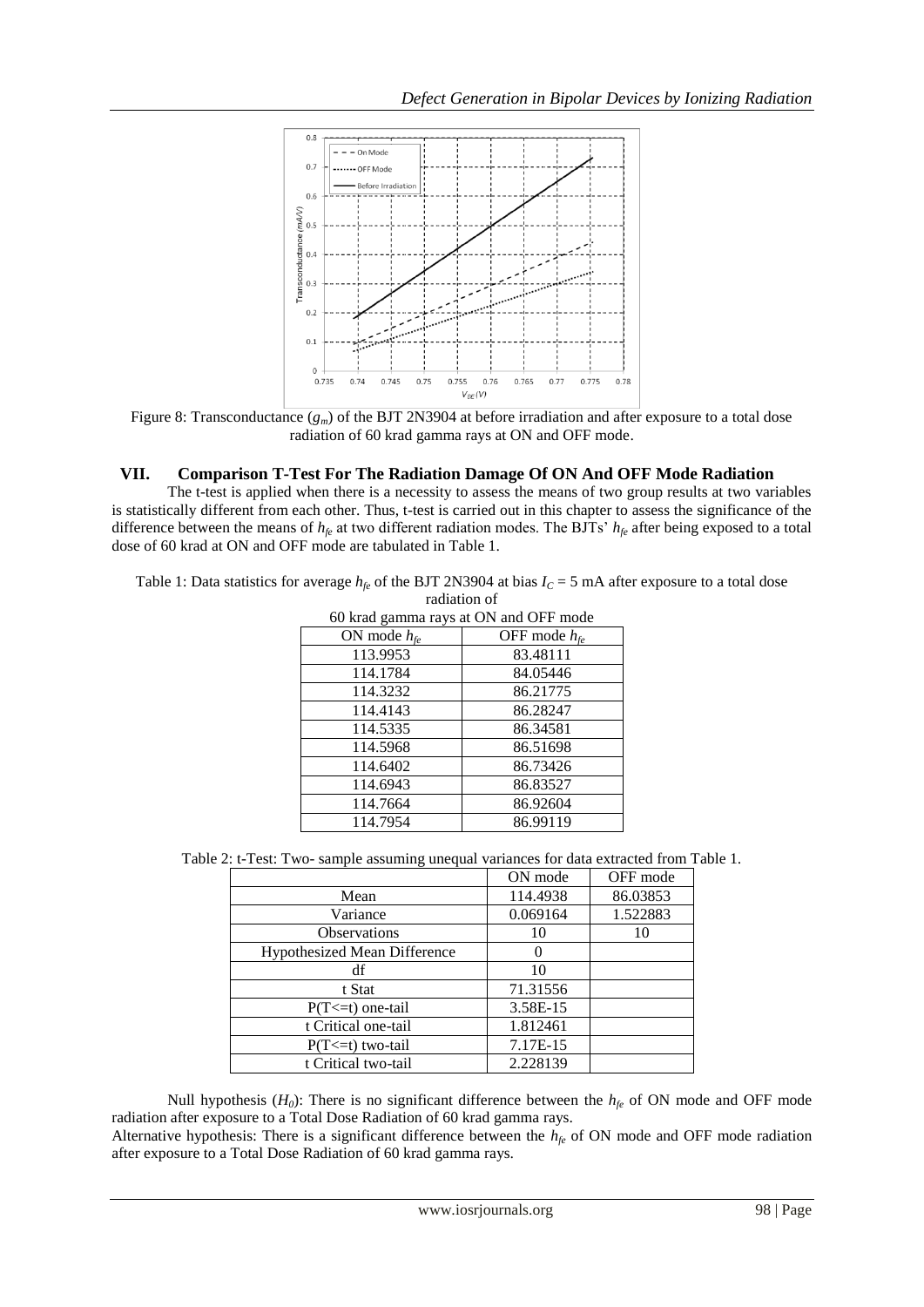Critical P level (*α* level) =**0.05** Option  $1 : P(T \le t)$  two-tail  $H_0$  is rejected if "P (T<=t) two-tail" < critical P level (commonly 0.05) P (T<=t) two-tail = **7.17E-15** which is < 0.05 so  $H_0$  is **rejected** 

Option 2: t Stat  $H_0$  is rejected if t Stat is not in range of  $-$  (t Critical two-tail) and  $+$  (t Critical two-tail) t Stat = **71.316**. It is out of range between t critical two-tail (- 2.228 up to 2.228).  $H_0$  is **rejected**.

These results show that there is significant difference between means of *hfe* at ON mode and OFF mode radiation after exposure to a total dose radiation of 60 krad gamma rays.

From the results of t-test conducted, it draws a conclusion that the operating mode of the BJT when irradiated by gamma-rays contributes a major variation in the degree of damage. This shows that the trapped charge, electric field and bulk damage induced by **γ**-rays have a bigger impact for the devices operating in OFF mode. The absent of self-annealing effect in the BJT during irradiation is also one of the crucial effects which leads to the higher degradation in the OFF mode system.

## **VIII. Research Discussions**

The operation of the BJT is based on the charge-carrier diffusion. In an NPN BJT, electrons emitted by the n-type emitter layer will diffuse through the middle material (base) and then collected at the collector region. If the NPN BJT were at perfect condition, all the emitted electrons will be collected while some might be lost through recombination with holes in the base. Therefore, the parameter  $h_{fe}$ , which is defined as the ratio of current that reaches the collector to the amount that recombines with the base, is a vital parameter of the BJT.

The most significant class of damage induced by gamma-rays in the BJT is the ionizing radiation effect. The second class of damage induced is the displacement damage and it is proportional to the nonionizing energy loss. Gamma-rays, having no rest mass, produce very little displacement damage and are very less damaging. The degradation is normally resulting from the interaction of a secondary electron produced by Compton scattering of the gamma-rays.

Under normal operating conditions, the valence band in the semiconductor is occupied by electrons at all energy levels while only very few electrons are available in the conduction band. The forbidden energy gap between the valence and conduction bands for silicon based BJT is 1.1 eV at room temperature. The passage of the gamma radiation through the BJT carries more substantial excitation energy than the thermal agitation, thus, allowing more valence electrons to be excited into the conduction band.

The high energy of the radiation leads to the production of a large number of excited atoms along its track and causes the creation of the vacancies (holes) in the valence band. This phenomenon as illustrated in Fig. 9 is known as the creation of electron-hole pairs in the BJT device. The electrons in the conduction band are free to drift through the silicon material. These electrons are quite mobile and move to the most positive electrode while holes, with a rather complex transport mechanism, promote the probability of electrons trapping.



Figure 9: Excitation of electrons from valence to the conduction band.

In a state of normal operating environment, the electrons are pushed from the emitter into the base region when a relatively small *VBE* is applied. This creates a current flow across the emitter-base boundary. The electrons that get into the base region will then move swiftly towards the collector region. However, in this process flow, some of the free electrons that crossing the base might encounter a hole and recombination occur. Therefore, the increase of holes in the base region due to trapping as a result of irradiation will increase the probability of recombination and reducing the number of electrons that reaches the collector region. This can be seen from the increase of non-ideal  $I_B$  and decrease of  $I_C$  which in turn leads to the reduction of  $h_{f_e}$ . This research outcome hypothesis is as illustrated in Fig. 10 and Fig. 11.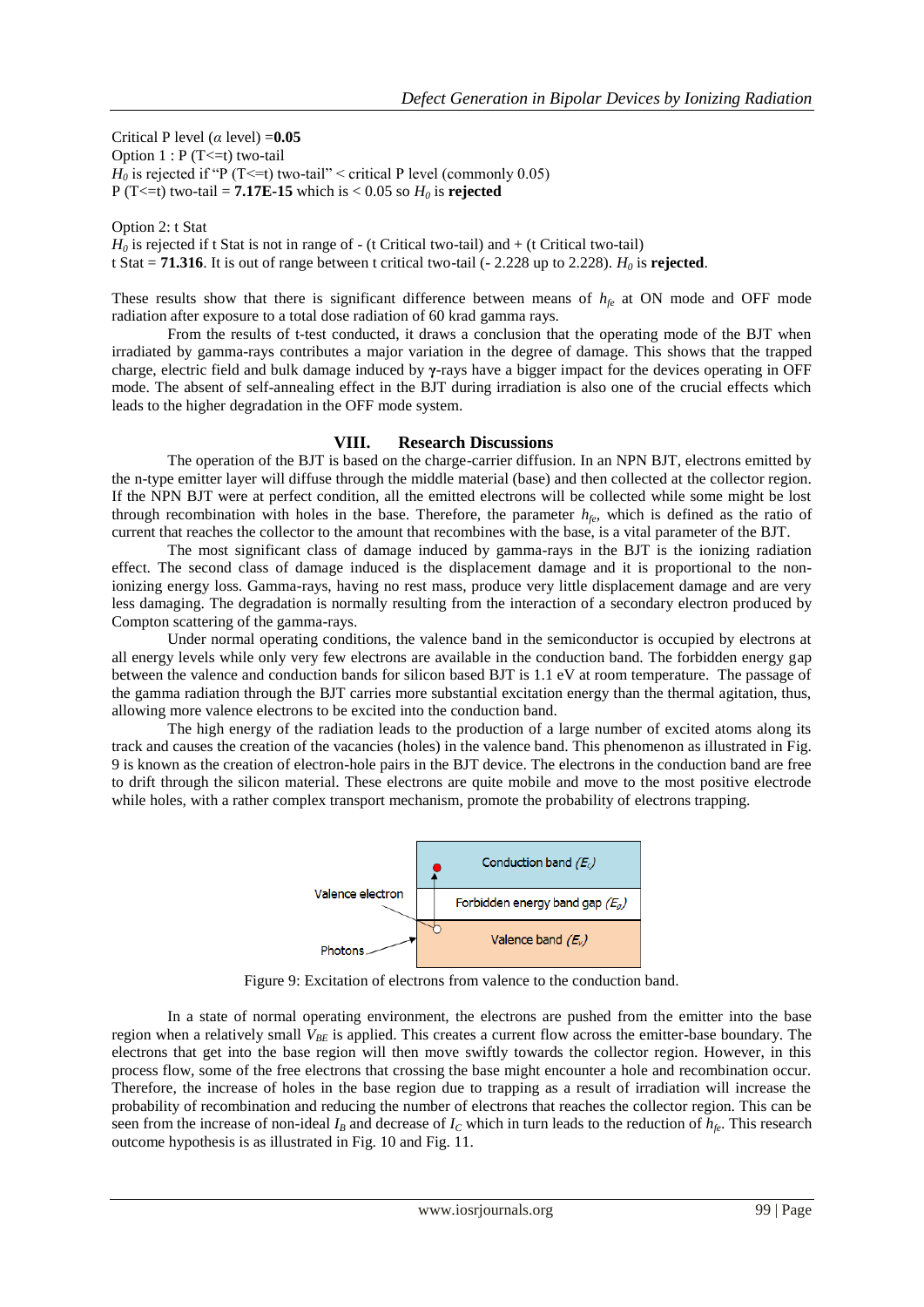

Figure 10: Normal charge flow in the BJT.



Figure 11: Charge flow in BJT due the irradiation.

#### **IX. Acknowledgements**

The high energy of the gamma radiation allows more valence electrons to be excited to the conduction band. This leads to the production of a large number of excited atoms and increases the holes in the valence band. This phenomenon is known as the creation of electron-hole pairs in the BJT device. The increase of holes in the base region due to trapping will increase the probability of recombination and reducing the number of electrons that reaches the collector region.

In addition, the operating parameters and operating mode of the BJT can contribute to a difference in the degree of damage. Gamma radiation has a higher damaging effect on the OFF mode operating BJTs and for the BJT operating at a higher bias current ( $I_C = 20$  mA), the degradation formed at both the  $I_C$  and  $I_B$  are found to be minimized significantly. This means that operating the irradiated device at large current during the exposure can remove part of the damage. This defect annealing maybe related to self-heating or more appropriately known as athermal diffusion mechanism.

#### **Acknowledgements**

The authors are thankful to Fundamental Research Grant Scheme (FRGS) 2013, Project No.: FRG0318-SG-1/2013, with title "Evaluation on Diffusion of Charge-Carrier in Semiconductor and nanostructure Devices and its dependency on Nuclear Radiation".

#### **References**

- [1] P. J. Baines, and A. Côté, Promising Confidence- and Security-Building Measures for Space Security, A Safer Space Environment, 4, 2009, 5-16.
- [2] F. P. Chee, H. F. A. Amir, and S. Salleh, Range distribution and electronic stopping power for Cobalt (Co) ions in Gallium Arsenide (GaAs) optoelectronic devices, Modeling, Simulation and Applied Optimization (ICMSAO), 2011 4th International Conference on. IEEE, 2011, 1-5.
- [3] R. Krause-Rehberg and H. S. Leipner, Positron annihilation in semiconductors: defect studies, Vol. 127 (Springer, 1999).
- [4] J. R. Srour, C. J. Marshall and P. W. Marshall, Review of displacement damage effects in silicon devices, Nuclear Science, IEEE Transactions on, 50(3), 2003, 653-670.
- [5] P. J. Sellin and J. Vaitkus, New Materials for Radiation Hard Semiconductor Detectors, Nuclear Instruments and Methods in Physics Research Section A: Accelerators, Spectrometers, Detectors and Associated Equipment, 557(2), 2006, 479-489.
- [6] X. Li, K. Shen, C. M. Huang, and L. Chu, A memory soft error measurement on production systems, 2007 USENIX Annual Technical Conference Proceedings. Santa Clara, CA, 2007, 275-280.
- [7] T. Patel, New Fault Injection Approach for Network on Chip. IOSR Journal of Electronics and Communication Engineering, 5(2), 2013, 1-6.